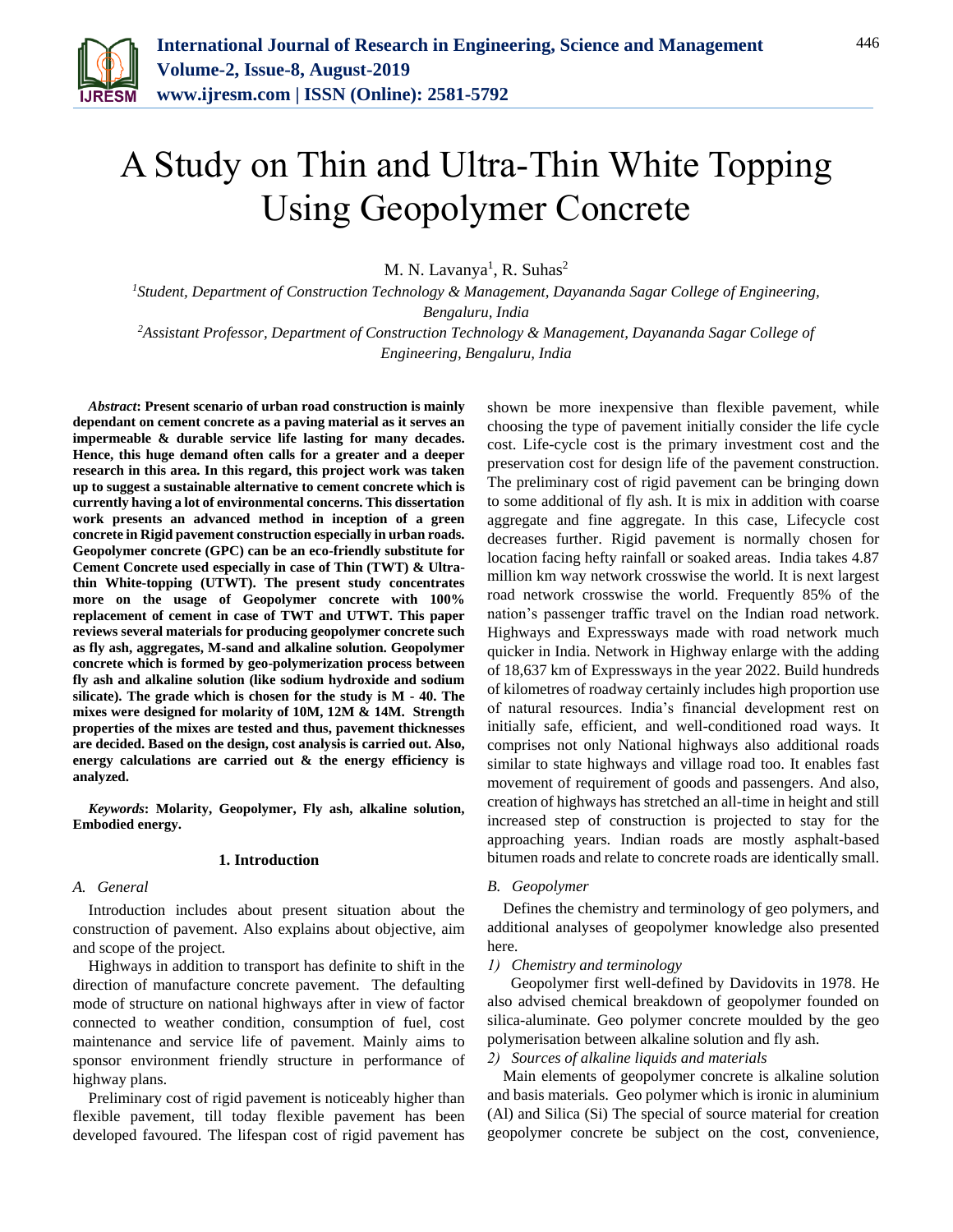

demand of users, and application of it. Alkaline liquids which is got from alkali metals that are generally sodium or potassium based.

#### *C. Objectives of the study*

- To develop high performance GPC incorporating Fly ash and M-sand.
- It evaluates and find about the energy properties of geopolymer concrete due to substitute of cement by fly ash and M-sand.
- To compute the reduction of slab thickness as per IRC-58- 2011 with different slab temperature with various concrete mixes.
- It examines the cost and energy analysis of GPC with fly ash and M-sand.

#### **2. Literature review**

It includes the literature reviews of various study and use of many alternative materials in concrete.

Chin and Cheng (2003): Study described the production of fire-fight geopolymer with M-sand. The grouping of sodium silicate and potassium hydroxide castoff as alkaline solution. The left-over material by-products fly ash and M-sand are most latent bases of geopolymer. Learning have been linked to use of sources solids.

R. Kawade P. A. Salunkhe S. D. Kurhade (2011): Test consequences have discovered that compressive strength rises with rise in molarity. manufacture of Portland cement contribute5-7% of entire greenhouse gas discharge also munches large quantity energy .so it is important to find substitute to adhesive. Fly ash is a byproduct of coal gained from thermal power bush. also amusing in silica and alumina. The paper, fly ash is hand-me-down to produce a geopolymer material. Geopolymer is a solid subsequent from the response to factual that is ironic in silica, alumina and alkaline resolution. Geopolymer concrete is entirely cement permitted concrete, fly ash turns as folder and alkaline result act as an activator. Fly ash, alkaline activator experience geo polymerization procedure harvest alumina silicate gel. Alkaline resolution use to existing training is grouping of sodium silicate (Na2Sio3) with sodium hydroxide (NAOH)ratio 2.5. Ranking elected to examination stayed M40. mixture was calculated for molarity of 12M, 14M and 16M. Test outcomes have revealed compressive strength surges with growth in molarity.

M. I. Abdul Aleem, P. D. Arumairaj (2012): Learning evaluates the ingredients of geopolymer concrete. Its asset and potential tenders. Geopolymer produced deprived of using in the least cement. Fly ash found by the by -creation of coal gained by thermal power plant and which is ironic in silica and alumina and it is exceptional concrete material than that of present material.

Brajesh Mishra (2015): Paper pronounces white toppings also defines ultra-thin and tinny white toppings Thin white topping is an attached layer of concrete of width 100 mm to 150

mm while an ultrathin layer is 50 mm to100 mm thick When the thinness of the concrete coating is 200 mm, extra and not bonded to the asphalt it is named unbonded or conventional White topping. Bonded White topping, use of ultrathin white topping (UTW) is favoured for deteriorated asphalt concretes with fatigue and rut suffering. real thickness of ultrathin white topping is dependent on traffic filling, present asphalt pavement thinness and grouping of concrete. Due to replication of wheel masses, difference in fever and other environmental belongings most of pavements get injured. Casing of asphalt pavement with a layer of cement concrete is called as White topping.

Harikrishna Damer, and Srikanth Maheshwaram (2017): Work existing aim reviewing the compressive gift behaviour of geopolymer actual with and short of totalling M- sand at dissimilar remedial rules, and also at unlike Molarities of Alkaline liquids involves of fly ash, alkaline liquids and Msand. Alkaline liquid to the fly ash ratio as 0.45 and also changing cement by100% fly ash. Compressive strength is gritty at 24hrs, 48hrs and 96hrs by oven remedial at temperature 60ºc and likening these results by adding beaker fibres as 0.04% by bulk of geopolymer Concrete.

#### **3. Materials and methodology**

#### *A. Materials*

#### *1) Fly ash (IS:3812)*

Fly ash it is a by-product of waste solid. It is obtained from powdered coal burning and other materials. Its requirement is established to in accordance with Indian standard specification (IS:3812) in our experiment fly ash is taken from Somanahalli, near Yodhavana hills. Thalghatapura, Bangalore. Specific gravity of fly ash is 2.4, and also fineness modulus is 10%.



Fig. 1. Sample of fly ash material

#### *2) Coarse aggregates (IS:383)1970*

It is acquired from a local source. The coarse aggregates used size between 10mm to 20mm with fineness modulus is 7.92% and with specific gravity is 2.63. And also tested aggregate impact value is 20.5% and crushing value 35%.

### *3) Fine aggregates (IS:383)1970*

In this study M-sand has been used as a concrete mixture as a fine aggregate as M-sand is produced from gravel, slag and crushed stone. M-sand we should fallow the Indian standard (IS:2386 & IS:383). Specific gravity of fine aggregate 2.25. Also, water absorption 0.4 and bulk density 2.45  $g/cm<sup>3</sup>$ .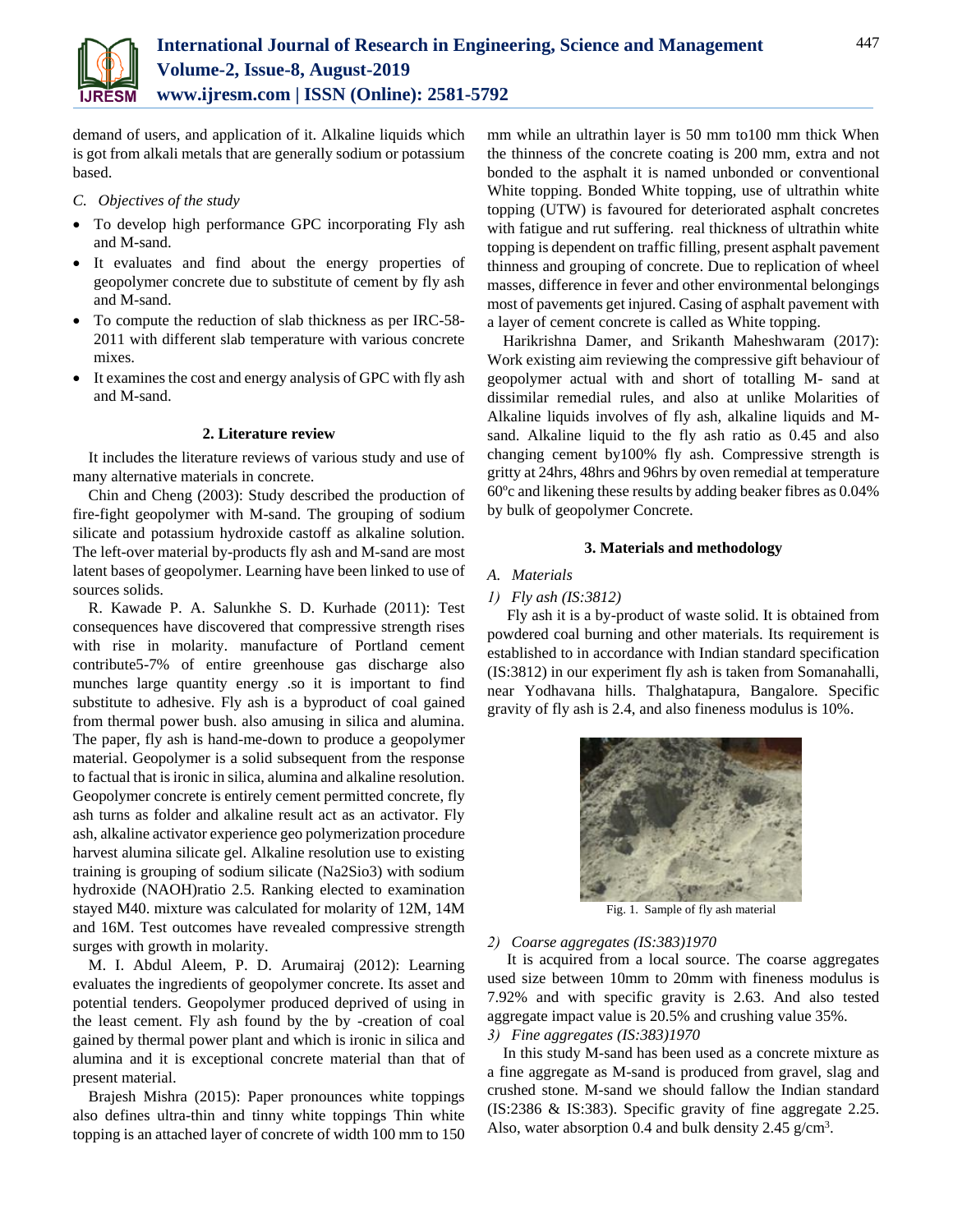



Fig. 2. Sample of M-sand material

#### *4) Alkaline solution*

 Alkaline liquid used as a grouping of sodium hydroxide solution and sodium silicate. Sodium silicate solution (Na<sub>2</sub>o=13.7%, Sio<sub>2</sub>=29% and H<sub>2</sub>o=55.9% by mass). Sodium hydroxide we get in pellets or flakes we get it from local contractors. Sodium hydroxide which is in pellets form liquified in water already doing the experiment for 24 hours to contract solution.



Fig. 3. Preparation of Alkaline solution

#### *5) Water*

Water is use for partying and preserving of concrete mixture. Which would be clean after salt acid and oil .as they decrease the strength of hardened concrete and fresh concrete. For Portland water we should fallow the IS:456.

#### *B. Experiment investigation*

#### *1) Concrete Sample*

Mix design of concrete for M40 grade of geopolymer we fallow the IS 10262:2009. I have done with fly ash, M-sand, aggregates. alkaline solution and water, M40 mix of geopolymer prepare cube size 150X150X150 mm and beam size 100X100X500 mm specimens are casted.

| Table 1<br>Mix design for M40 Geopolymer |      |  |  |  |
|------------------------------------------|------|--|--|--|
| Quality in terms $(kg/m3)$<br>Materials  |      |  |  |  |
| Fly ash                                  | 400  |  |  |  |
| Fine aggregates                          | 670  |  |  |  |
| Coarse aggregates                        | 1282 |  |  |  |
| Water cement ratio                       | 0.3  |  |  |  |
| Sodium silicate                          | 60   |  |  |  |
| Sodium hydroxide                         | 60   |  |  |  |

## *2) Methodology*

This research work, M40 grade of geopolymer concrete is used. for the testing of strength tests that is compressive, Flexural and Fatigue flexural strength test with include the average of three specimen after 7,14 and 28 days.



Fig. 4. Concrete mixing

#### **4. Results and discussions**

# *A. Introduction*

This section describes the results and discussion regarding experimental works. The results which we got after proper grade of mixing .it also includes properties of hardened and fresh concrete.

# *B. Fresh concrete test properties*

*1) Vee-bee test*

This test can be done by vee-bee consistometer machine. It is the time required for concrete from moulding to demoulding stage. it should be taken in seconds noted by stopwatch. The results are given below by tables and graph.



Fig. 5(a). Slump test



Fig. 5(b). Vee Bee test

|                                | Table 2          |  |  |  |
|--------------------------------|------------------|--|--|--|
| Vee Bee test for diff molarity |                  |  |  |  |
| Molarity                       | Vee Bee time (s) |  |  |  |
| 10M                            | 20               |  |  |  |
| 12M                            | 19               |  |  |  |
| 14M                            | 18               |  |  |  |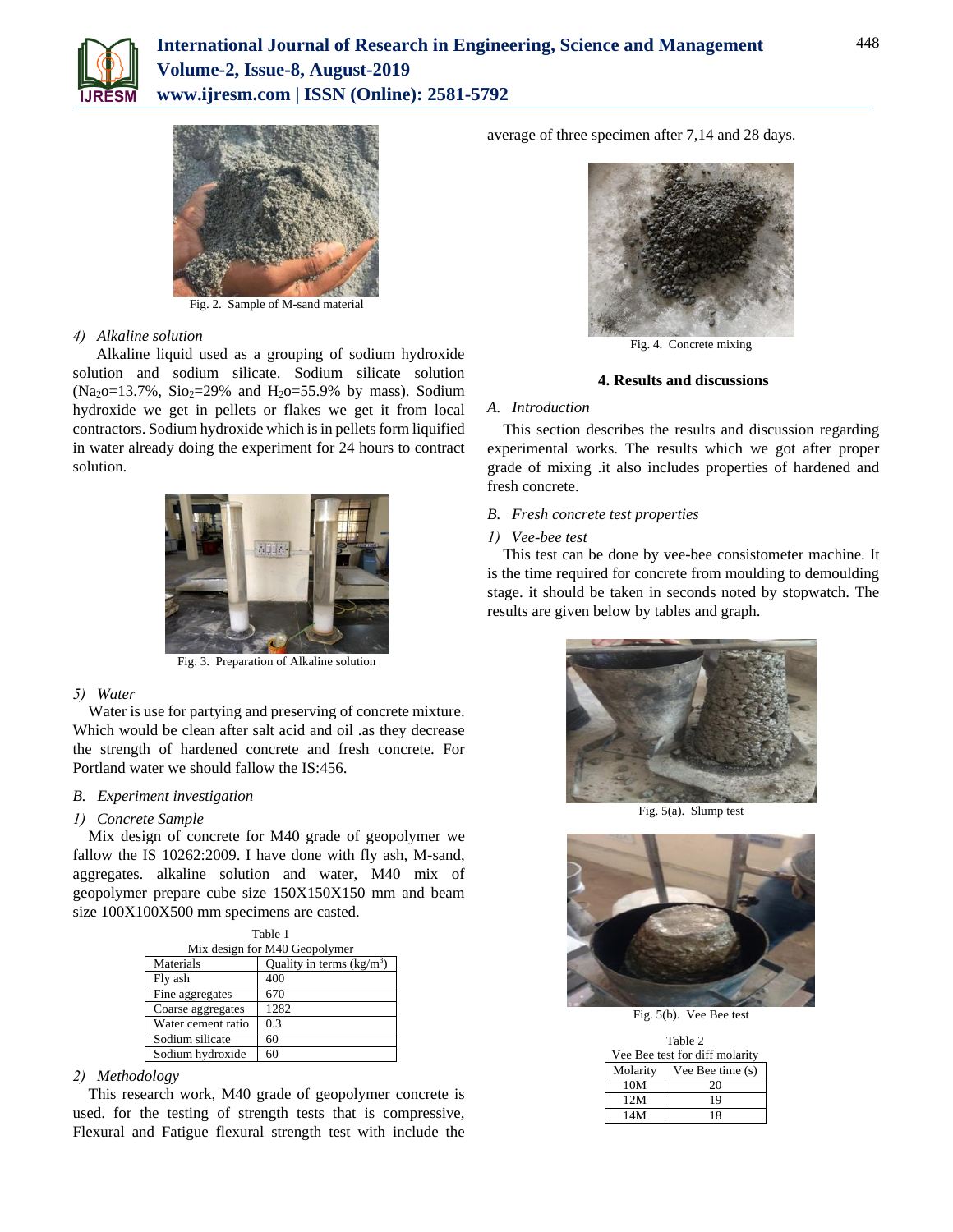

## *2) Compressive strength*

Test which measures the ability of the concrete to resist loads done by compressive testing machine. Cubes as to be prepare with 150X150X150 mm. It measures the strength of concrete in hardened state followed by Indian standard code IS:516-1957.



Fig. 6. Compressive test of sample cube

| Table 2                                    |       |  |  |  |
|--------------------------------------------|-------|--|--|--|
| Compressive strength of sample cubes       |       |  |  |  |
| Average compressive strength<br>No of days |       |  |  |  |
| After 7 <sup>th</sup> days                 | 40.2  |  |  |  |
| After 14 <sup>th</sup> days                | 43.75 |  |  |  |
| After 28 <sup>th</sup> days                | 45.95 |  |  |  |

# *3) Flexural strength of concrete*

Flexural strength of the concrete to be find out by beam. After curing of 28 days over it is allow it for complete dry there after it is to be tested by keeping it on flexural testing machine and the results obtained are tabulated in table and plot on graphs.

*4) Fatigue test for geopolymer concrete*

| Table 3                                         |                                       |  |  |  |
|-------------------------------------------------|---------------------------------------|--|--|--|
| Flexural strength for 28 days for diff molarity |                                       |  |  |  |
| Molarity                                        | Average flexural strength for 28 days |  |  |  |
| 10M                                             | 48                                    |  |  |  |
| 12M                                             |                                       |  |  |  |
| 14M                                             | 51                                    |  |  |  |



Fig. 7. Fatigue test for sample beam

Fatigue test regulate the characteristic behaviour of geopolymer material mix below fluctuating loading condition, Test led on the basis of IRC 37:2018, Test are done on conventional M40 grade. The examination specimen is of size of 100X100X500 mm load put on on the specimen are exposed to half sine wave from cyclic loading.

Fatigue test be conducted for evaluating the fatigue life of specimen. Test be shown on loading specimen with 65% of resultant flexural strength in the testing. Fatigue Carried on neat specimens of 65% load for deformation of 3mm vertically.

| Table 4                                     |        |        |       |                |       |       |  |
|---------------------------------------------|--------|--------|-------|----------------|-------|-------|--|
| Fatigue test for geopolymer for 65% loading |        |        |       |                |       |       |  |
| Cycle Count                                 | Time   | Load   | H1    | H <sub>2</sub> | V1    | V2    |  |
|                                             | (sec)  | Output | Out   | Out            | Out   | Out   |  |
|                                             |        | (kgs)  | put   | put            | put   | put   |  |
|                                             |        |        | (mm)  | (mm)           | (mm)  | (mm)  |  |
| $\Omega$                                    | 0.10   | 182.36 | 0.836 | 1.474          | 0.424 | 0.633 |  |
| 500                                         | 106.78 | 184.93 | 0.825 | 1.528          | 0.848 | 1.382 |  |
| 1000                                        | 207.78 | 208.11 | 0.810 | 1.593          | 1.408 | 2.010 |  |
| 1500                                        | 307.77 | 271.22 | 0.905 | 1.531          | 2.508 | 2.65  |  |
| 2000                                        | 407.77 | 275.08 | 0.885 | 1.510          | 2.999 | 3.355 |  |
| 2500                                        | 507.78 | 168.19 | 0.751 | 1.441          | 3.1   | 3.89  |  |

#### **5. Cost and energy analysis**

#### *A. General*

The technology and the relative work in construction industrial. Construction of pavements at low maintenance cost. We must talk about utilization of material about its cost. Cost of material is the important thing in the economic and social development of the country and also concentrated on environment positivity.

#### *B. Material cost analysis*

Nowadays increase the development of construction industry. But it must be economical. Take any type of project in construction its cost parameters in social development. Economic parameters, the cost of conventional concretes depend upon cost of concrete and materials, the concrete materials like aggregates sand fly ash water etc. they should be economical.

| $1$ and $\sigma$ .                                          |                |                |         |         |  |  |  |
|-------------------------------------------------------------|----------------|----------------|---------|---------|--|--|--|
| Amount savings in 1m <sup>3</sup> production of GPC and OPC |                |                |         |         |  |  |  |
| Concrete                                                    | Cost of $1m^3$ | Cost of $1m^3$ | Cost in | Savings |  |  |  |
| grade                                                       | production of  | production of  | savings | (%)     |  |  |  |
|                                                             | <b>OPC</b>     | <b>GPC</b>     | (Rs.)   |         |  |  |  |
| M40                                                         | 4998           | 4585           | 413     | 8.2     |  |  |  |
| M50                                                         | 5357           | 4934           | 423     | 7.8     |  |  |  |

 $Table 5$ 

From above calculations, the cost of  $1m<sup>3</sup>$  production of OPC is higher than that of GPC. That is for M40 grade of OPC is8.2% higher than GPC and for M50 grade of OPC is 7.8% higher than GPC. Hence it is concluded that the production of Geopolymer concrete cost is lower than of ordinary Portland cement.

#### *C. Energy analysis*

| Table 6                                           |                  |               |         |         |  |  |  |
|---------------------------------------------------|------------------|---------------|---------|---------|--|--|--|
| Energy savings in $1m3$ production of GPC and OPC |                  |               |         |         |  |  |  |
| Concrete                                          | Energy $(MJ/m3)$ | Energy        | Energy  | Savings |  |  |  |
| grade                                             | for $1m^3$       | $(MJ/m3)$ for | savings | in %    |  |  |  |
|                                                   | production of    | $1m3$ of GPC  | (MJ/m)  |         |  |  |  |
|                                                   | <b>OPC</b>       |               |         |         |  |  |  |
| M40                                               | 2347.8           | 1321.1        | 1026.7  | 43.8    |  |  |  |

| M50                                                           | 2571.7 | 1437.2 | 1134.5 | 44.1 |  |  |  |
|---------------------------------------------------------------|--------|--------|--------|------|--|--|--|
| Due to widely increase of construction urbanisation, increase |        |        |        |      |  |  |  |